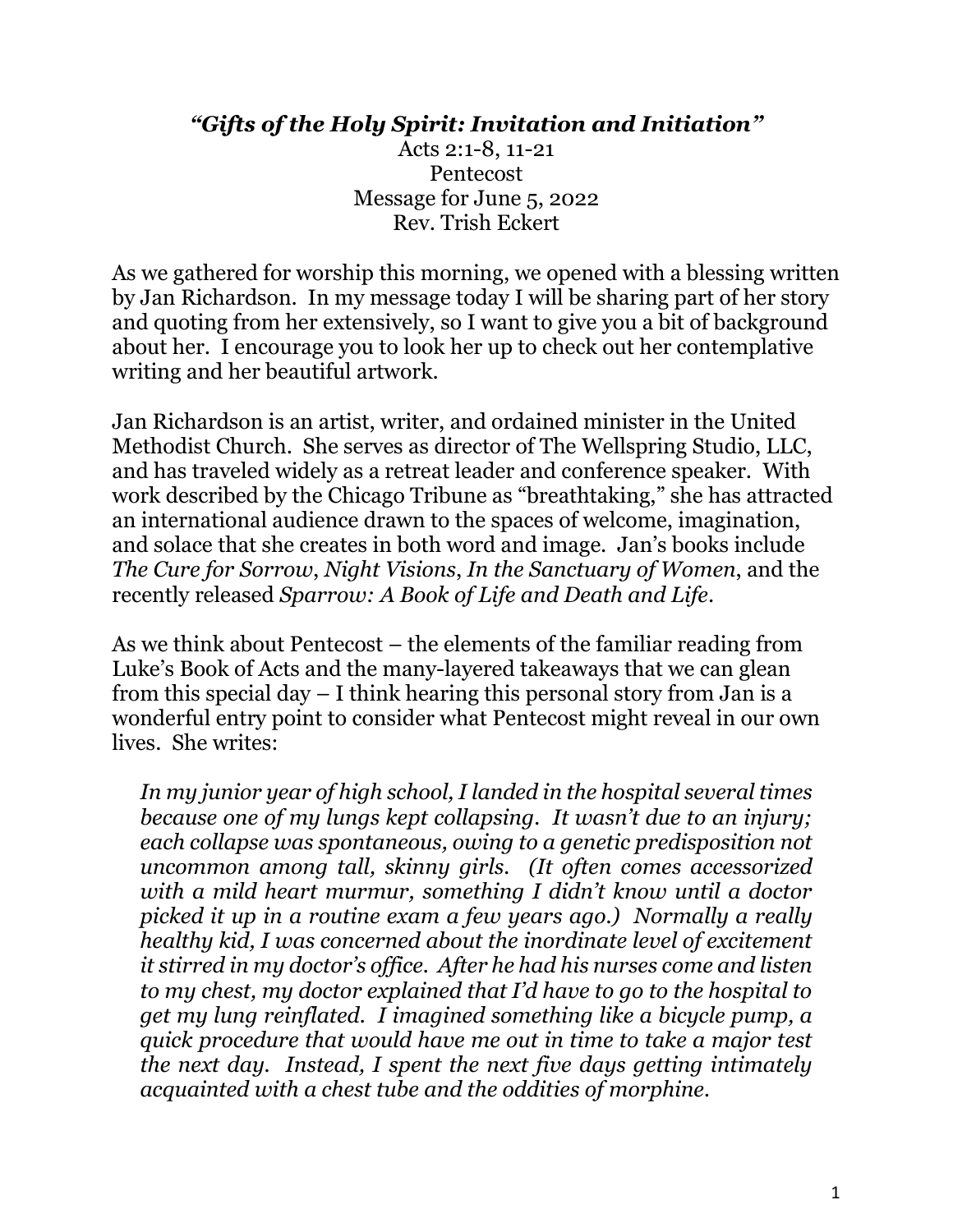*The trip to the hospital provided only a temporary fix for my lung. When a partial collapse the next month was followed by a complete collapse the month after that, I knew the next step would be more drastic. The chest tube was put back in, and this time, they poured tetracycline down it. A recently developed alternative to surgery, tetracycline served to form scar tissue to keep the lung intact and prevent it from collapsing again.*

*Painkillers and local anesthesia only do so much to dull the sensation of acid flowing over your innards. Mostly I remember unbelievable pressure on my chest, the sensation that I could not breathe, would never do it again, that my body would not remember how. But in the wake of the fire came breath: breath that came without assistance, breath that sustained itself and did not seep out. In time I came to understand the experience as a gift, one marked by the presence of God, who did not inflict it upon me but used it as an occasion of transformation, an experience of initiation. With the fire and the breath came knowledge: I would never be in my body in the same way. It altered how I experienced my own body, and it changed how I would engage people whose bodies are vulnerable. A good gift for a girl who would grow up to be a pastor.*

I am so grateful for Jan's story. I had no idea this was a condition or that such a treatment would be recommended for such a condition, but what a powerful story! Jan frames this experience as an initiation of fire and breath. This provides us an opportunity to think about the many ways we have been initiated over the past year - as individuals as well as within communities, across countries, and around the world - into new ways of living, of thinking, of being.

Fire and breath are the very elements of Pentecost. A defining day in the life of the early church, it is actually often referred to as the birthday of the church because Pentecost is when the apostles went out among the people and began spreading Jesus' message, establishing the beginning of the Church.

Pentecost finds its roots in the Jewish tradition, where it is called Shavuot (shuh-**voo**-owt) or the Festival of Weeks. Falling fifty days after Passover, Shavuot is a harvest festival that also commemorates the giving of the Torah at Mount Sinai. Today's reading from Acts tells us it is on this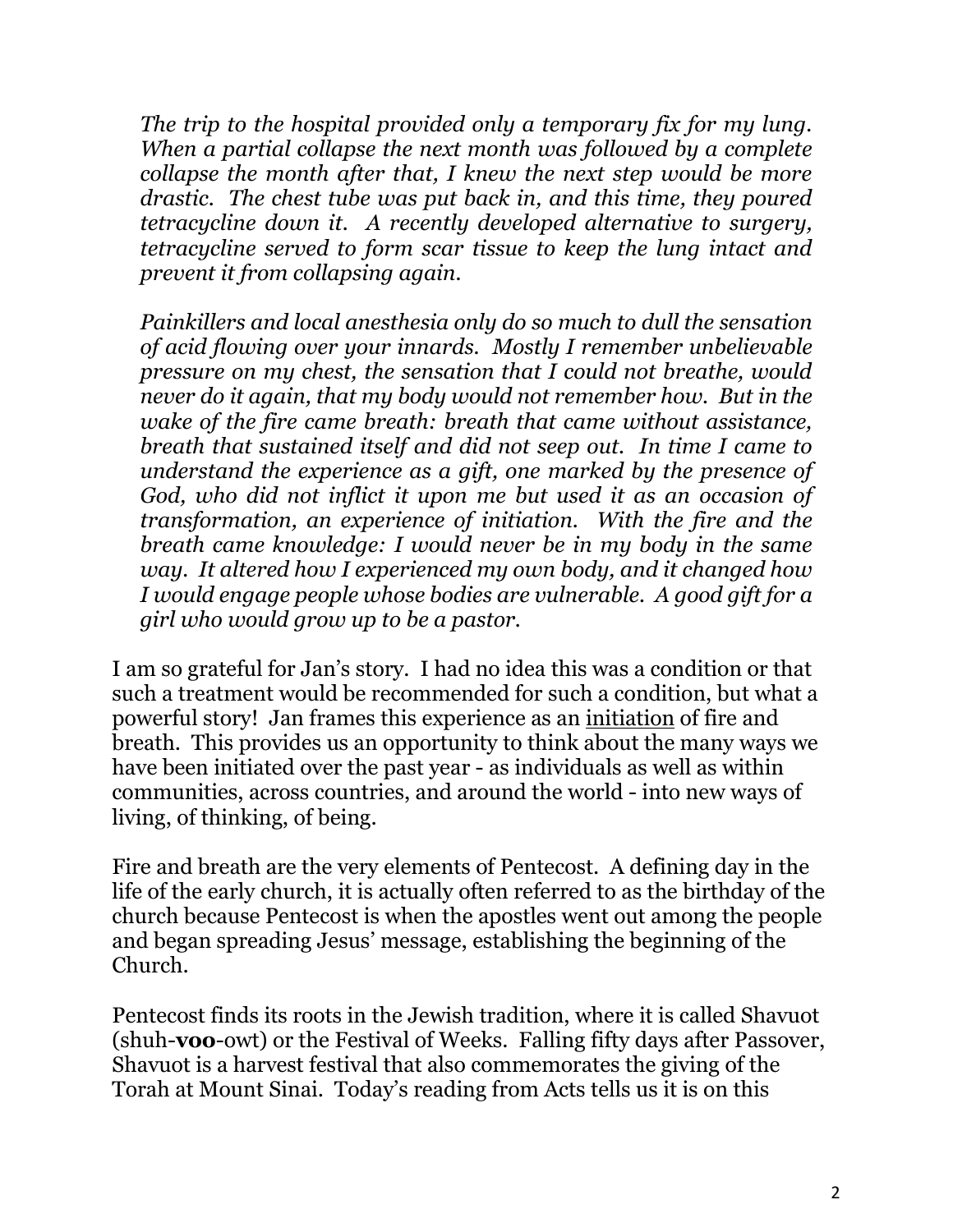festival day that the followers of Jesus are "all together in one place" when the Spirit appears. It arrives as a rushing wind, filling them, inspiring them, causing them to draw breath and speak. The scene at Pentecost offers a brilliant display of how in Greek, as in Hebrew, the word for Spirit, wind, and breath is the same: **pneuma** (in Hebrew, **ruach**).

Along with the wind comes fire, a symbol that stirs our collective memory of the God whose transforming presence has so often been marked by flames. Think of Moses and the burning bush, the column of fire that led the people of Israel through the wilderness, the temple fire that consumed the sacrificial offerings. In Deuteronomy chapter four, we hear, "For the Lord your God is a devouring fire." In contemporary culture, we most often experience fire as a contained, controlled, gentle force. Yet the fires of Pentecost are not the tame flames of birthday candles or a cozy winter's hearth; the fires of Pentecost are a sign of the God who resists our every attempt to domesticate the Divine and to control how the holy will work.

In thinking about initiation, we can see that for the followers of Jesus, the day of Pentecost becomes an occasion of profound initiation. With the gift of spirit and flame, the community that Jesus formed is now fired, prepared, propelled into a new stage of its journey.

Like a vessel in the furnace of a kiln, the followers of Jesus receive the transformation they need. They are no longer a group of believers but rather a catalyzed community, a body that, enlivened by the Spirit, will endure, and continue the work of Christ.

As those followers knew, we can't always plan our moments of initiation. If we cannot control God, it follows that we cannot control the ways that God beckons or, sometimes, seemingly flings us across a new threshold. We can work to make ourselves available when it happens, but we don't always get to choose our initiations.

In her book "Reinventing Eve," Kim Chernin describes initiation this way: *Initiation is not a predictable process. It moves forward fitfully, through moments of clear seeing, dramatic episodes of feeling, subtle intuitions, vague contemplative states. Dreams arrive, bringing guidance we frequently cannot accept. Years pass, during which we know that we are involved in something that cannot easily be named. We wake to a sense of confusion, know that we are in*